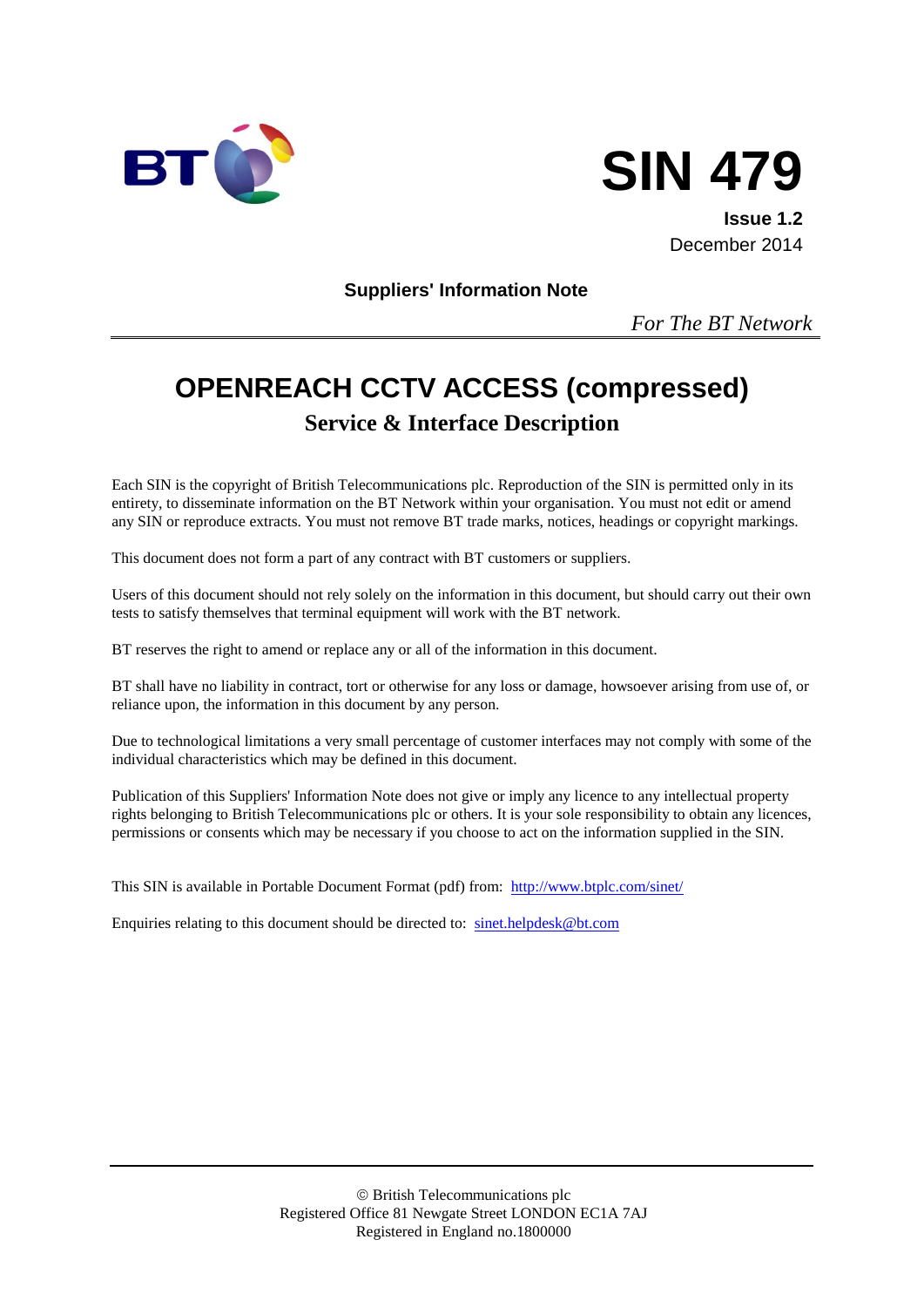# **CONTENTS**

| $\mathbf{1}$ . |                             |  |
|----------------|-----------------------------|--|
| 2.             |                             |  |
| 2.1            |                             |  |
| 2.2            |                             |  |
| 3.             |                             |  |
| 3.1            |                             |  |
| 3.2            |                             |  |
| 3.3            |                             |  |
| 3.4            |                             |  |
| 3.5            |                             |  |
| 3.6            |                             |  |
| 3.7            |                             |  |
| 3.8            |                             |  |
| 3.9            |                             |  |
| $\mathbf{4}$ . |                             |  |
|                | AC Power supply 38<br>4.1.1 |  |
|                | 4.1.2                       |  |
| 5.             |                             |  |
| 6.             |                             |  |
| 7.             |                             |  |
| 8.             |                             |  |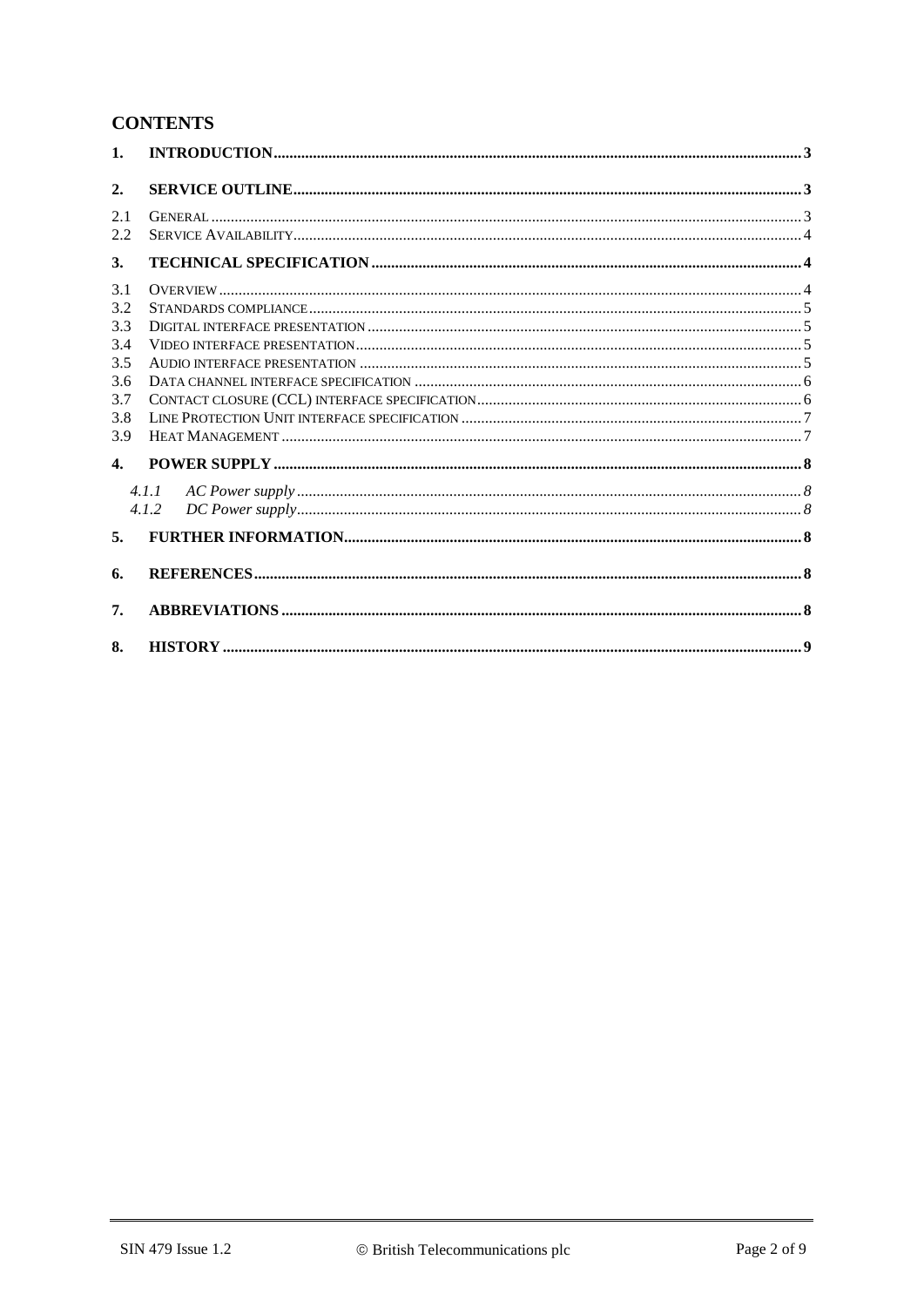# **1. Introduction**

This Suppliers Information Note (SIN) describes the Openreach CCTV Access compressed (digital) service and provides technical information for terminal equipment manufacturers, suppliers and developers.

#### **2. Service Outline**

#### **2.1 General**

The Openreach CCTV Access compressed service provides unidirectional video connectivity between a remote CCTV Camera location and the CCTV Control room where the service terminates.

The 'A-end' of the Openreach CCTV Access circuit will be at the CCTV control room and the 'B-end' of the circuit will be at the remote CCTV camera location for the majority of circuits, however there maybe instances where this could also be a CCTV control room. The Communications Provider will connect their CCTV equipment to the NTE at each end of the service.

The CCTV Access compressed service will transport PAL video inputs from the CCTV camera end in a compressed signal format suitable for transmission over the Openreach optical fibre network. At the control room end the equipment has the ability to decode the compressed signal and present as PAL or to leave compressed and present it as a digital signal.



The CCTV Access compressed service typically has a 200 millisecond delay on the video and audio signals.

The CCTV Access compressed service has the option of a 1, 2, 4 or 8 video channels. Audio and telemetry data channels are also provided.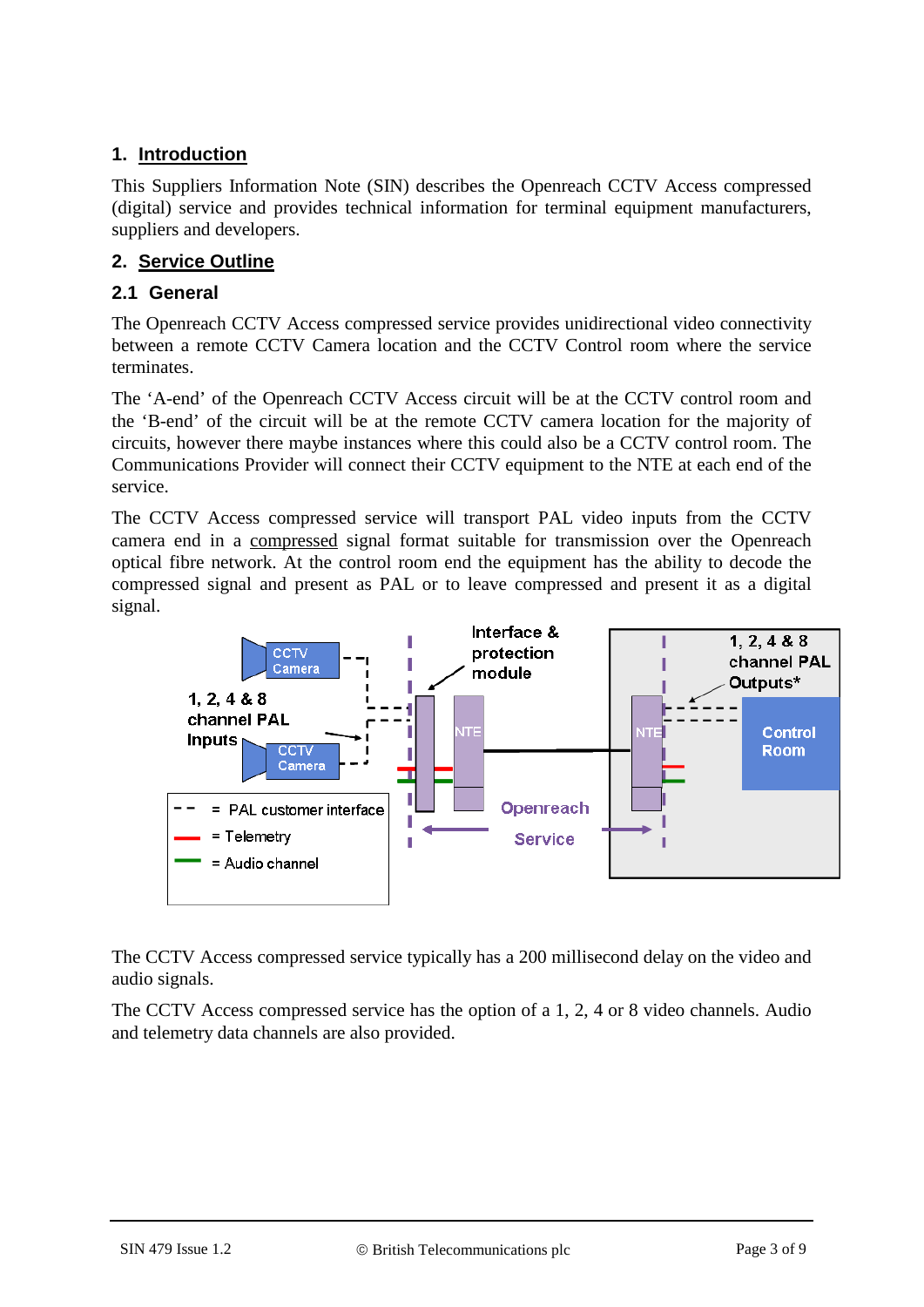# **2.2 Service Availability**

The CCTV Access compressed service is available on a point to point basis within the UK and is limited to a maximum fibre route length of 37km. Route distance checks are carried out as part of the initial survey work, when an order has been placed.

A main link is limited to a maximum of 20km radial distance measured between the BT Serving exchanges (intermediate and host exchanges) at each end of a CCTV Access service.

Orders that exceed these limitations will be rejected.



This is an end user site to end user site service only. All services are subject to survey. Connection from an end user site to a CP Point of Presence located in a BT Locate, CoLocate or Netlocate facility is not currently available.

This service cannot be used to provide connection between Communications Provider sites.

Please refer to the CCTV Access product handbook for details of the circuit options available [\(http://www.openreach.co.uk/orpg/products/cctvaccess/cctvaccess.doc\)](http://www.openreach.co.uk/orpg/products/cctvaccess/cctvaccess.doc).

#### **3. Technical specification**

#### **3.1 Overview**

This product allows compliant CCTV circuits to be transported between locations in the UK using BT's telecommunications optical fibre infrastructure. This is achieved by utilising specific NTEs which encode/decode the customer's signals into MPEG-4 format and perform electrical to optical, and optical to electrical signal conversion at each end of an optical fibre.

The Control room end (A-end) of the 1,2 and 4 channel service will use compact type NTEs. The 8 channel service will use a 1U high NTE. Where an MPEG-4 digital output is required instead of PAL (control room end only) an Ethernet switch NTE will be used instead of the normal NTE to provide logical connection to the video, audio and data channels.

The CCTV Camera end (B-end) of the of the 1,2 and 4 channel service will use compact type NTEs. The 8 channel service will use a 1U high NTE. Line protection unit(s) will be fitted to the NTE at the B-end of the service to provide primary line protection and hum suppression. The customer interface will be presented as screw terminals and BNC connections on the line protection unit(s).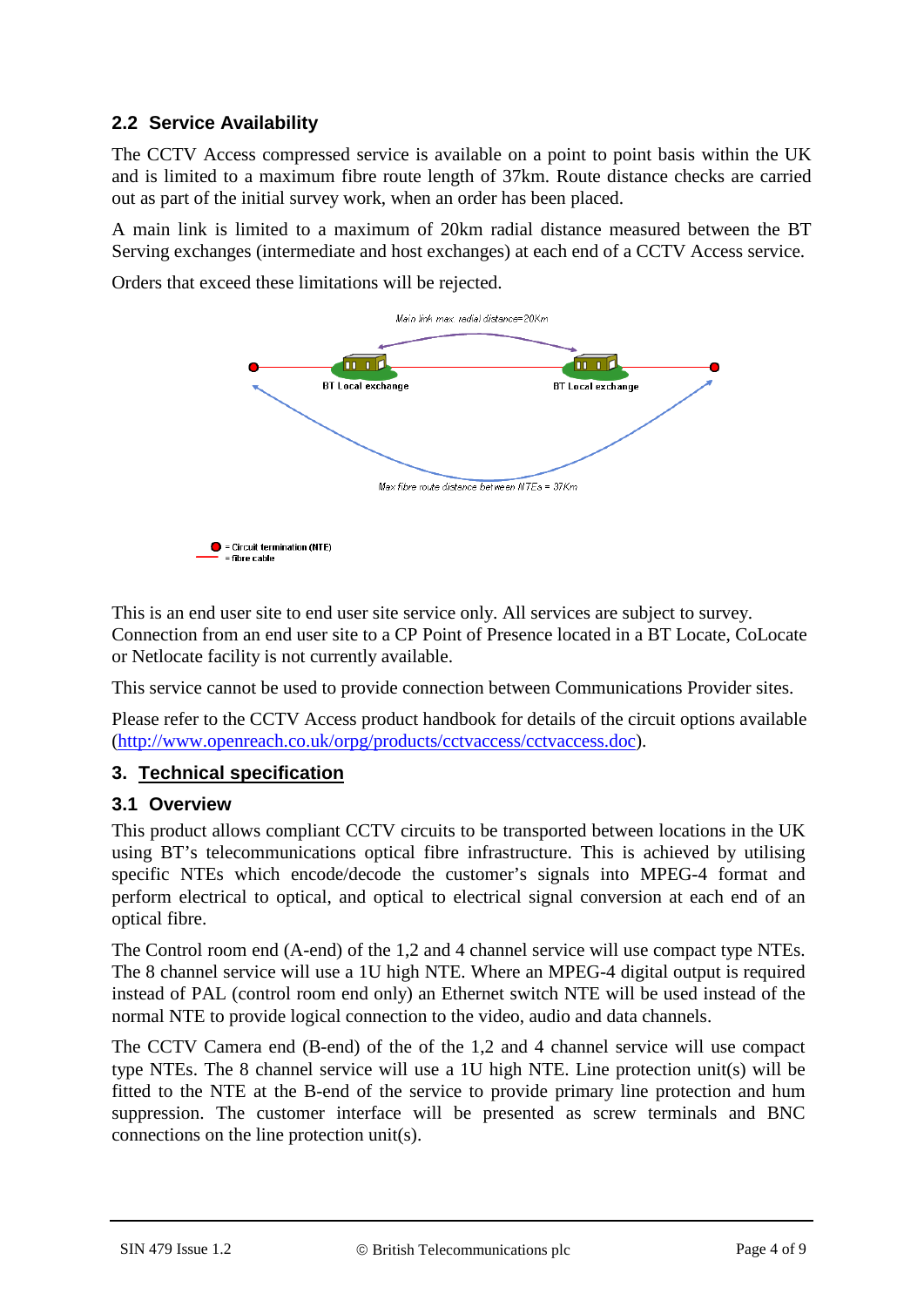#### **3.2 Standards compliance**

Customer video signals presented to the NTE for transportation must comply with the PAL (Phase Alternate Line) video standard. Likewise, the signal handed back to the customer after transportation will comply with these requirements unless the digital interface option is selected.

#### **3.3 Digital interface presentation**

Optionally available at the Control room end (A-end) of the service only, an Ethernet switch NTE is used to present the MPEG-4 signal on an RJ-45 (female) interface.

This interface will comply with 10/100Base-Tx specification (IEEE 802.3).

An optical interface is not currently available.

#### **3.4 Video interface presentation**

Customer connection to each PAL video channel of the CCTV Access circuit is made via a 75Ω, female BNC connector on the NTE or line protection unit. Nominal signal input and output level is 1V pk-pk.

The NTE are intended for use with unbalanced,  $75\Omega$  video circuits.

#### **3.5 Audio interface presentation**

Each CCTV Access circuit is provided with bidirectional audio channels conforming to ITU G.711. The actual number of channels will depend on the service selected. The audio channels operate independently to the video.

The number of audio channels available is dependent on the CCTV Access NTE used:

|                         | Number of video channels | Number of audio channels |
|-------------------------|--------------------------|--------------------------|
| Digital                 |                          | 2 (unbalanced)           |
| (compressed)<br>service |                          | 2 (unbalanced)           |
|                         |                          | 4 (unbalanced)           |
|                         |                          | 2 (unbalanced)           |

The audio interface supports unbalanced wiring only. The audio impedance is constant and cannot be adjusted. The audio input impedance is  $>10k\Omega$  and the output impedance is  $<50\Omega$ .

At the A-end (CCTV control room) the connector type is RJ-45 female. At the B-end (CCTV camera) screw terminal connectors are presented (see section 3.8).

The table below shows the RJ-45 pin-out details:

|              |  | Pin            | <b>Unbalanced audio</b> |
|--------------|--|----------------|-------------------------|
| <b>Audio</b> |  | 1              | Ground                  |
|              |  | $\overline{c}$ |                         |
| _IIIIIIIII   |  | 3              | Ground                  |
| 8            |  | 4              | Audio 1 out             |
|              |  | 5              | Audio 2 out             |
|              |  | 6              |                         |
|              |  | 7              | Audio 1 in              |
|              |  | 8              | Audio 2 in              |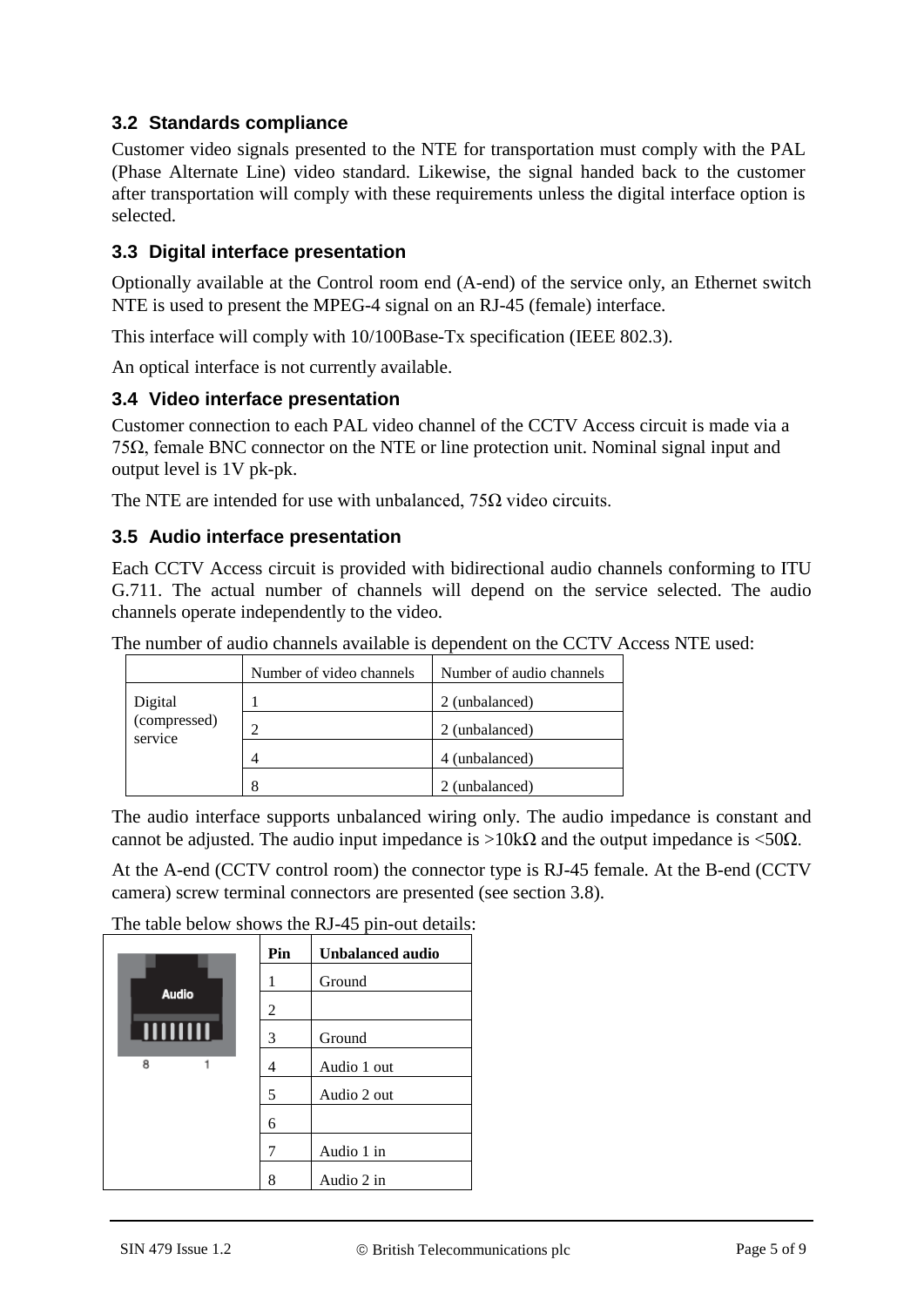## **3.6 Data channel interface specification**

Each CCTV Access circuit is provided with either two or three data channels. The actual number of channels will depend on the service selected. The Data channels can be set (by Openreach) to either RS232, RS422, RS485 2-wire or RS485 4-wire.

The number of data channels available is dependent on the CCTV Access NTE used:

|                         | Number of video channels | Number of data channels |
|-------------------------|--------------------------|-------------------------|
| Digital                 |                          | 2 (selectable)          |
| (compressed)<br>service | റ                        | 2 (selectable)          |
|                         |                          | 2 (selectable)          |
|                         | 8                        | 3 (selectable)          |

At the A-end (CCTV control room) the connector type is RJ-45 female. At the B-end (CCTV camera) screw terminal connectors are presented (see section 3.8).

| 8             |                | Data connector pin-out |              |                   |              |
|---------------|----------------|------------------------|--------------|-------------------|--------------|
|               |                |                        |              | <b>RS485</b>      | <b>RS485</b> |
| Data 1        | Pin            | <b>RS232</b>           | <b>RS422</b> | $(2\text{-wire})$ | $(4-wire)$   |
|               |                |                        | $Out(-)$     | In/out $(-)$      | $Out(-)$     |
| <b>THITHE</b> | $\overline{2}$ | Out                    | Out $(+)$    | $In/out (+)$      | Out $(+)$    |
|               | 3              |                        | In $(+)$     | $In/out (+)$      | In $(+)$     |
|               | 4              |                        |              |                   |              |
| Data 2        | 5              | Ground                 | Ground       | Ground            | Ground       |
|               | 6              | In                     | In $(-)$     | In/out $(-)$      | In $(-)$     |
| 8             | ⇁              |                        |              |                   |              |
|               | 8              | Ground                 | Ground       | Ground            | Ground       |

# **3.7 Contact closure (CCL) interface specification**

Contact Closure (CCL) circuit is not currently available for the CCTV Access compressed service.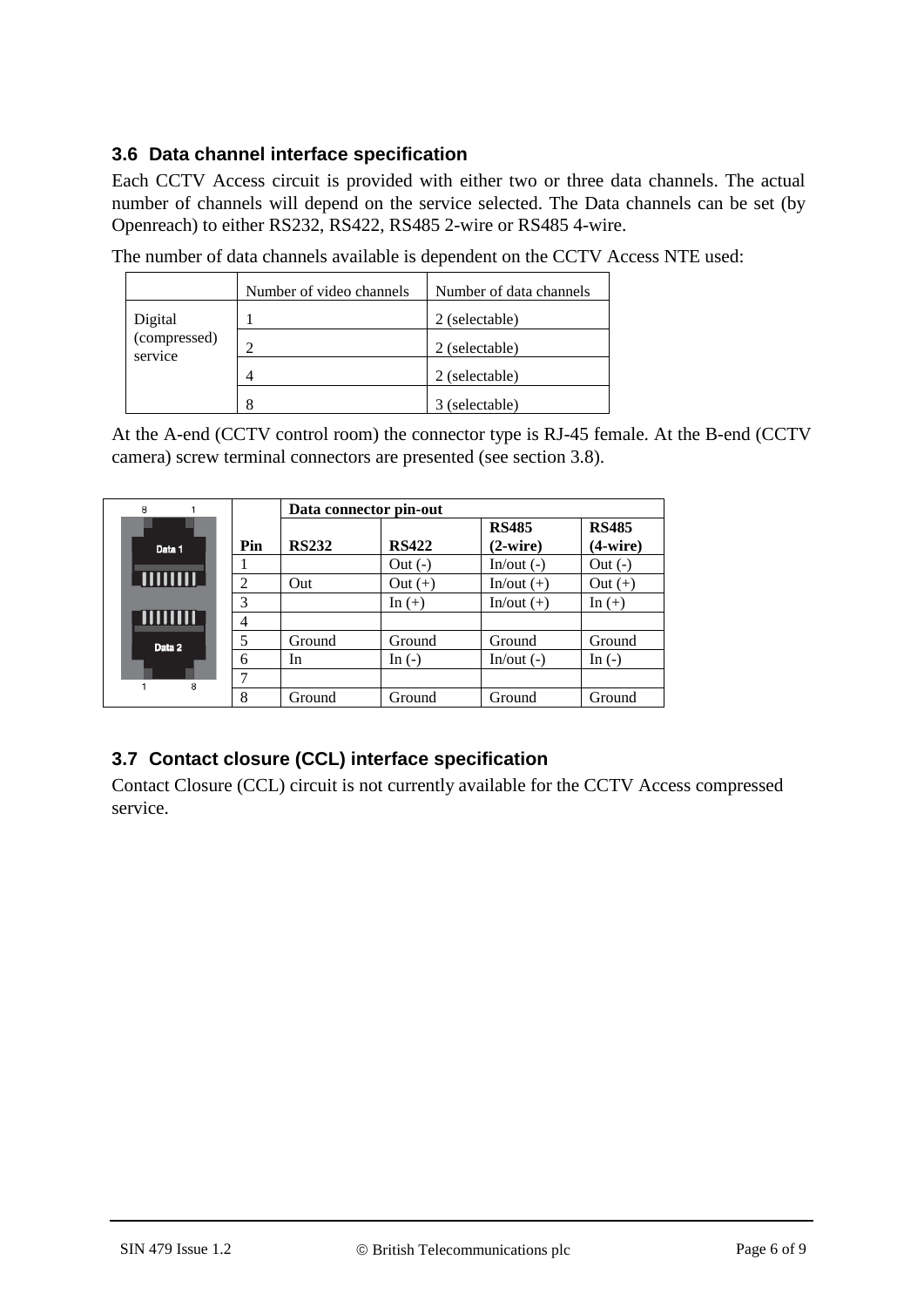# **3.8 Line Protection Unit interface specification**

At the B end (i.e. remote camera end) of the CCTV Access circuit, line protection units are fitted to the NTE.

Customer connection to each PAL video channel of the CCTV Access circuit is made via a 75Ω, female BNC connector on the line protection unit. Nominal signal input and output level is 1V pk-pk.

Customer connection to the Audio, Data and Contact Closure circuits is via screw terminals presented on the line protection unit.

| <b>Screw Terminal Connector (customer interface)</b> |                |               |              |              |                   |
|------------------------------------------------------|----------------|---------------|--------------|--------------|-------------------|
| <b>Connector</b>                                     | Pin            | <b>Signal</b> |              |              |                   |
| <b>CCL</b>                                           | $\mathbf{1}$   | Not used      |              |              |                   |
|                                                      | $\overline{2}$ | Not used      |              |              |                   |
|                                                      | 3              | Not used      |              |              |                   |
|                                                      | $\overline{4}$ | Not used      |              |              |                   |
| <b>DATA</b>                                          |                | <b>RS232</b>  | <b>RS422</b> | RS485 (2W)   | <b>RS485 (4W)</b> |
| 1 & 2                                                | $\mathbf{1}$   |               | In $(+)$     | $In/Out (+)$ | In $(+)$          |
|                                                      | $\mathfrak{2}$ | In            | In $(-)$     | In/Out $(-)$ | In $(-)$          |
|                                                      | 3              | Ground        | Ground       | Ground       | Ground            |
|                                                      | $\overline{4}$ | Out           | Out $(+)$    |              | Out $(+)$         |
|                                                      | 5              |               | $Out (-)$    |              | $Out(-)$          |
| DATA 3                                               | $\mathbf{1}$   | In            |              |              |                   |
| (RS232 only)                                         | $\overline{2}$ | Ground        |              |              |                   |
|                                                      | 3              | Out           |              |              |                   |
| <b>AUDIO1</b>                                        | $\mathbf{1}$   | Out $(+)$     |              |              |                   |
|                                                      | $\overline{2}$ | Out $(-)$     |              |              |                   |
|                                                      | 3              | Ground        |              |              |                   |
|                                                      | $\overline{4}$ | In $(+)$      |              |              |                   |
|                                                      | 5              | In $(-)$      |              |              |                   |
| <b>AUDIO2</b>                                        | $\mathbf{1}$   | Out $(+)$     |              |              |                   |
|                                                      | $\overline{2}$ | Out $(-)$     |              |              |                   |
|                                                      | 3              | Ground        |              |              |                   |
|                                                      | $\overline{4}$ | In $(+)$      |              |              |                   |
|                                                      | 5              | In $(-)$      |              |              |                   |

#### **3.9 Heat Management**

The permitted NTE operating temperature range is  $-10$  to  $+60^{\circ}$ C. The permitted humidity can be in the range 0 to 90% in non-condensing conditions. The permitted storage temperature range is  $-30$  to  $+70^{\circ}$ C.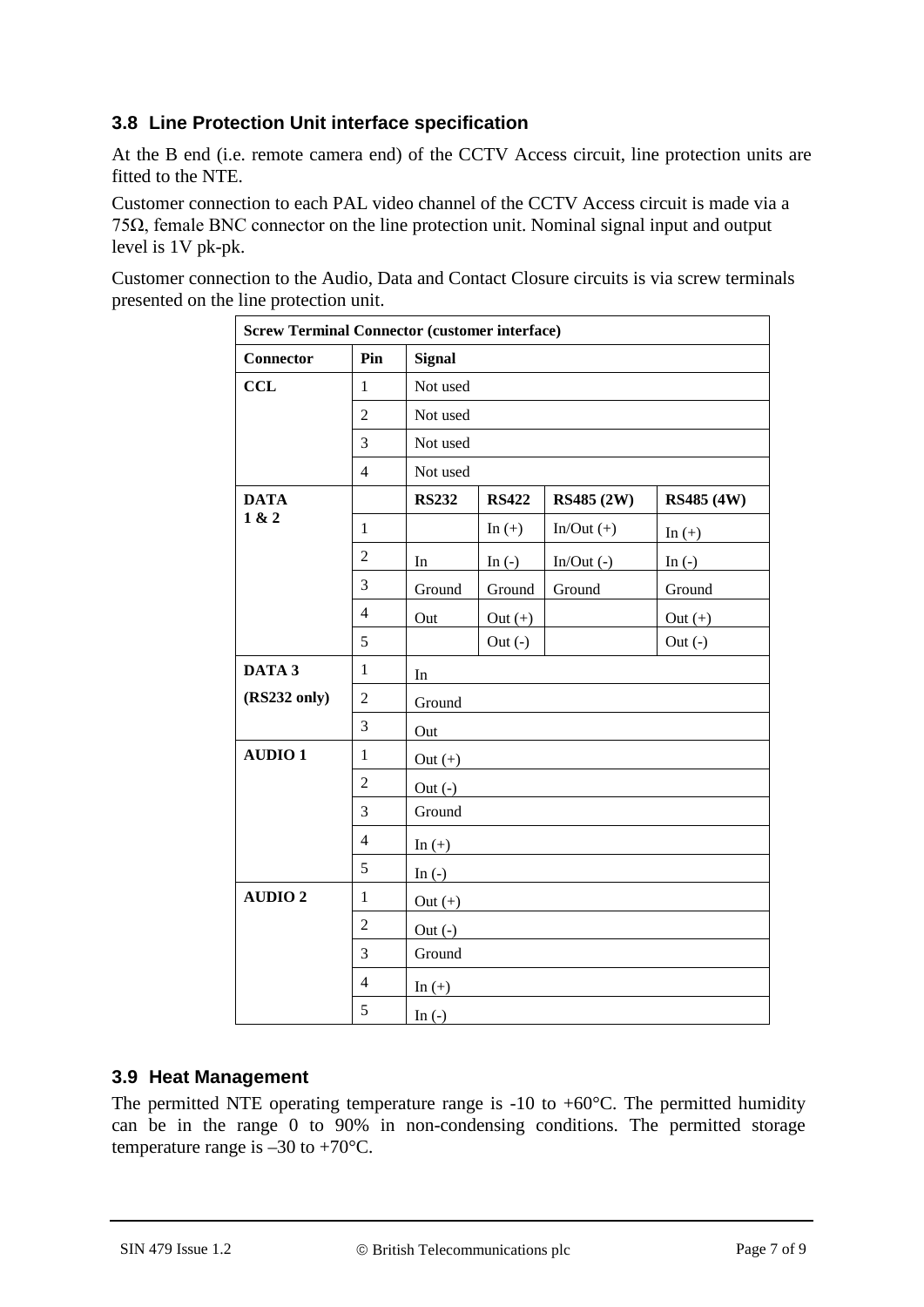## **4. Power supply**

#### **4.1.1 AC Power supply**

Each NTE will require one 240 Volt AC power supply using 13 Amp switched sockets which must be provided within 1.5 metres of the NTE for each NTE provided.

In addition to the NTE power requirements a 50Hz AC mains supply 13amp socket should also be provided, in close proximity to the NTEs, to power Openreach test equipment during both initial commissioning and subsequent maintenance support activities.

#### **4.1.2 DC Power supply**

A DC power supply option is not currently available for CCTV Access.

#### **5. Further information**

For enquiries concerning connection availability between particular sites and for further "sales and marketing" information about this service please contact your BT Account Manager or Openreach Customer Business Manager.

See [http://www.openreach.co.uk.](http://www.openreach.co.uk/)

If you have enquiries relating to this document then please email: [sinet.helpdesk@bt.com](mailto:sinet.helpdesk@bt.com)

For information on where to obtain these referenced documents, please see the document sources list at <http://www.btplc.com/sinet/>

#### **6. References**

| <b>IEEE 802.3</b> | <b>LAN/MAN CSMA/CD Access Method</b> |
|-------------------|--------------------------------------|
| <b>IEEE 802.1</b> | LAN/MAN Bridging & Management        |

#### **7. Abbreviations**

| <b>AC</b>   | <b>Alternating Current</b>                   |  |
|-------------|----------------------------------------------|--|
| <b>BNC</b>  | <b>Bayonet Neill-Concelman</b>               |  |
| DC          | <b>Direct Current</b>                        |  |
| <b>CCTV</b> | <b>Closed Circuit Television</b>             |  |
| <b>FSK</b>  | Frequency Shift Keying                       |  |
| <b>NTE</b>  | <b>Network Terminating Equipment</b>         |  |
| <b>SIN</b>  | Suppliers' Information Note (BT Publication) |  |
| PAL         | <b>Phase Alternate Line</b>                  |  |